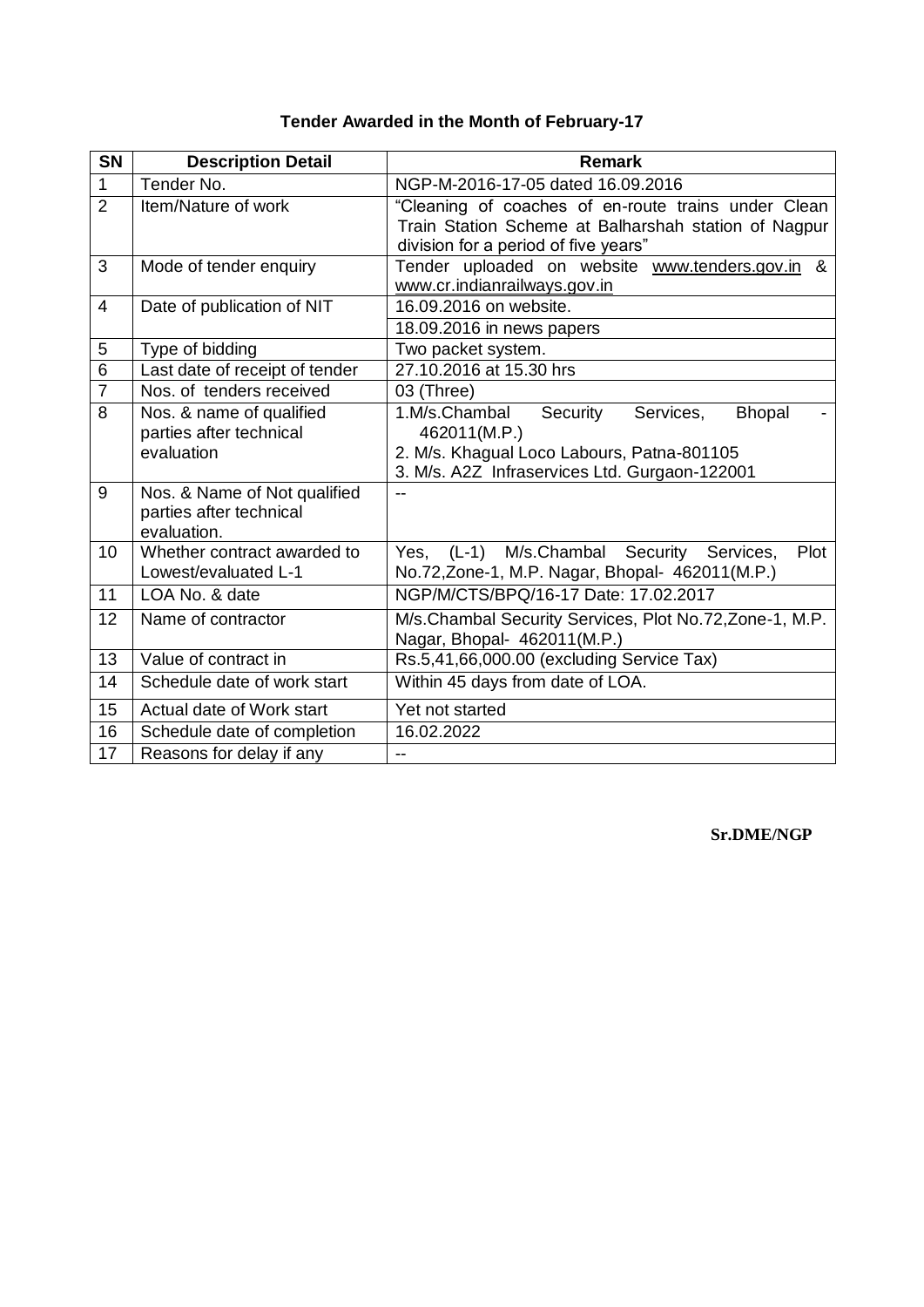| SN              | <b>Description Detail</b>                                                     | <b>Remark</b>                                                                                                                                                                                  |
|-----------------|-------------------------------------------------------------------------------|------------------------------------------------------------------------------------------------------------------------------------------------------------------------------------------------|
| $\mathbf{1}$    | e-tender No.                                                                  | NGP-M-2016-17-06 dated 27.10.2016                                                                                                                                                              |
| $\overline{2}$  | Item/Nature of work                                                           | "Mechanized Washing of linen of primary trains of<br>Nagpur Division (Except train No.12289/90 Duronto<br>Express) for a period of eighteen months".                                           |
| 3               | Mode of tender enquiry                                                        | Tender uploaded on website www.ireps.gov.in                                                                                                                                                    |
| $\overline{4}$  | Date of publication of NIT                                                    | 27.10.2016 on website.                                                                                                                                                                         |
|                 |                                                                               | 30.10.2016 in news papers                                                                                                                                                                      |
| 5               | Type of bidding                                                               | Two packet system.                                                                                                                                                                             |
| $\overline{6}$  | Last date of receipt of tender                                                | 30.11.2016 at 15.30 hrs                                                                                                                                                                        |
| $\overline{7}$  | Nos. of tenders received                                                      | 03 (Three)                                                                                                                                                                                     |
| 8               | Nos. &<br>of qualified<br>name<br>after<br>technical<br>parties<br>evaluation | (L-1) M/s. Rashidullah Khan, HO. 110, Kasimpura,<br>Behind Central School, Bilaspur-495004, (C.G.).<br>(L-2) M/s. Akshay Dry Cleaners, C-18, Industrial Area,<br>Shivaji Nagar, Nanded-431602. |
| 9               | Nos. & Name of Not qualified<br>technical<br>parties<br>after<br>evaluation.  | 1. M/s. Peyush Traders, Kalyan(E)-421306.                                                                                                                                                      |
| 10              | Whether contract awarded to<br>Lowest/evaluated L-1                           | Yes, (L-1) ) M/s. Rashidullah Khan, HO. 110, Kasimpura,<br>Behind Central School, Bilaspur-495004, (C.G.).                                                                                     |
| 11              | LOA No. & date                                                                | NGP/M/LinenWashing/Non-Duronto/16-17<br>Date:<br>27.02.2017                                                                                                                                    |
| 12              | Name of contractor                                                            | M/s. Rashidullah Khan, HO. 110, Kasimpura, Behind<br>Central School, Bilaspur-495004,(C.G.).                                                                                                   |
| 13              | Value of contract in                                                          | Rs.2,53,18,270.29 including<br>Tax<br>Service<br>(i.e.<br>Rs.2,20,15,887.21<br>+ Service<br>Tax<br>15%<br>Rs.<br>@<br>33,02,383.08)                                                            |
| 14              | Schedule date of work start                                                   | Within 15 days from date of LOA.                                                                                                                                                               |
| 15              | Actual date of Work start                                                     | 13.03.2017                                                                                                                                                                                     |
| 16              | Schedule date of completion                                                   | 16.08.2018                                                                                                                                                                                     |
| $\overline{17}$ | Reasons for delay if any                                                      | --                                                                                                                                                                                             |

## **Tender Awarded in the Month of February-17**

## **Sr.DME/NGP**